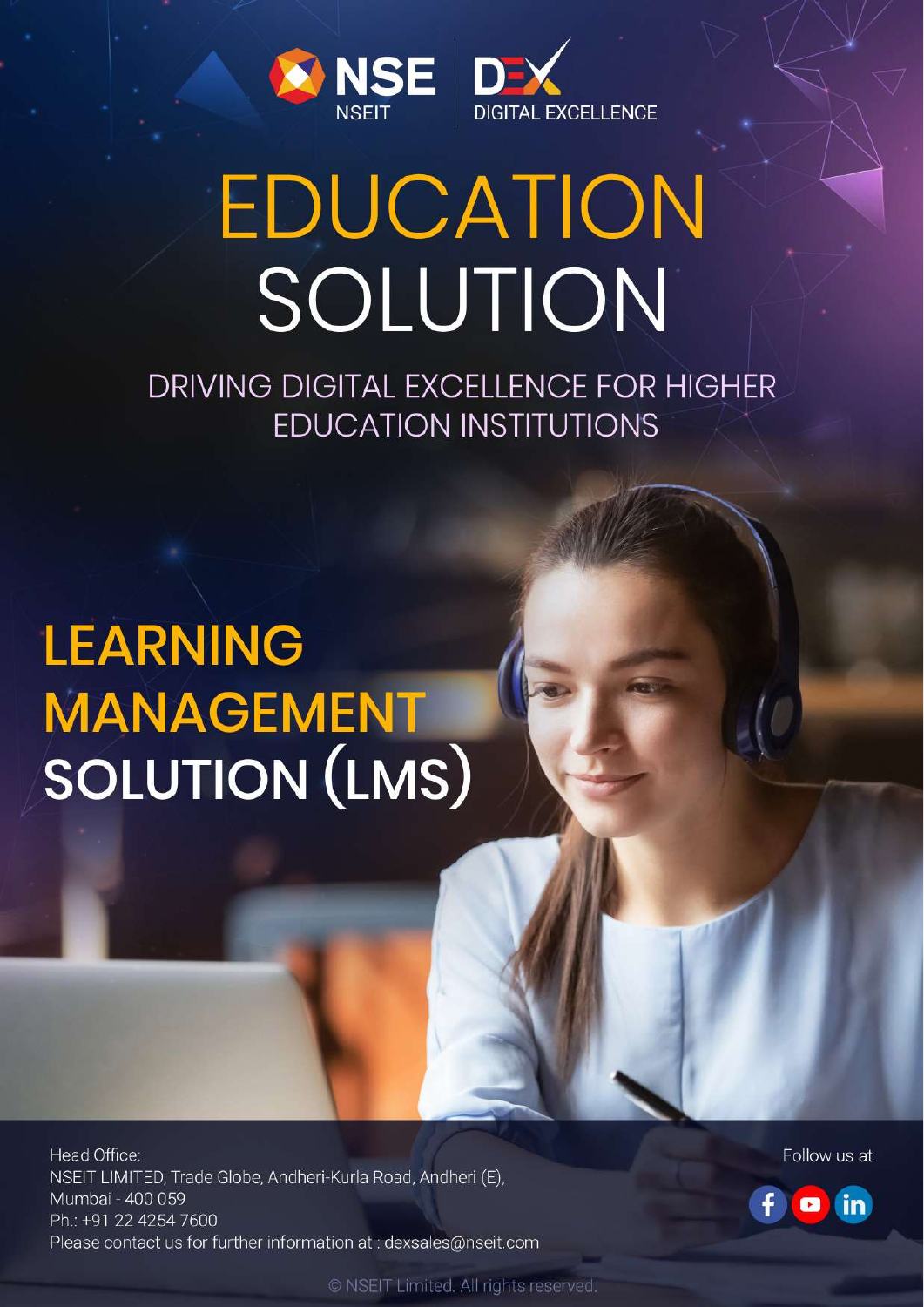

The NSEIT DEX's EdTech Solutions are a suite of service offerings that will enable Students and Educators of Higher Education Institutions to achieve Academic Excellence through Digital Transformation. Our solution is an all-in-one cloud based solution that brings admissions, academics, examination, administrative and other institutional activities under one umbrella . The solution is delivered in the managed services mod and comes with a host of Value Added Services.

NSEIT DEX provides a future ready technologically integrated platform to help Universities & Educational Institutes adapt to Global Standards quicker by leveraging advanced Digital tools with impactful learning and outcome based results.



# **LEARNING MANAGEMENT SOLUTION (LMS)**



- Course Plans & Batches
- Content Management
- Homework & Project work Management
- Assignment / Quiz
- Lecture Notes
- Chatroom Video  $\overline{O}$ 
	- Policies & Regulations
	- Reports & Analytics
	- Faculty & Student Collaboration
	- Industry & Research Collaboration
	- Assessments/ Prep Tests
	- Classroom Activities Record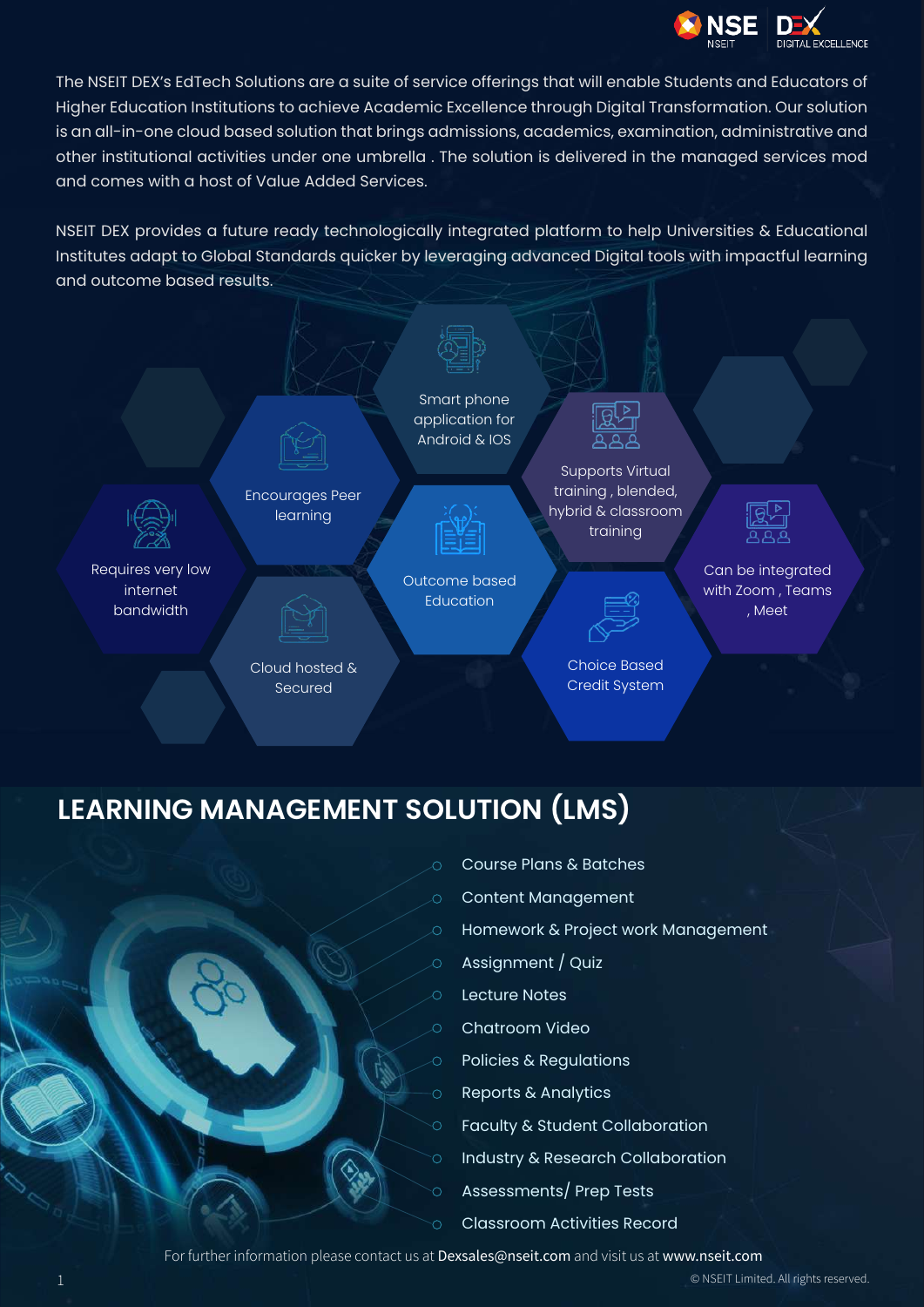

#### **BENEFITS**

Our Solution enhances user experience & facilitates quick, error free outcomes by helping them achieve intelligent collaboration /coordination between technology and people :

- Teaching-learning with best learning experience & high impact
- Informed business decision using real time data analytics
- Speed and accuracy in complex data processing
- Automation of repeated tasks to save time & reduce human errors
- Optimization of activities & resources
- Reduction of errors, risk and uncertainty
- Data privacy, secrecy and security
- Back-up & recovery of Data
- Aligned to NEP 2020 and other compliance requirements
- Easy Launch of new programs
- Be a part of the Growing learner's community globally
- Optimum utilization of resources to improve ROI





## **INTEGRATION CAPABILITY**

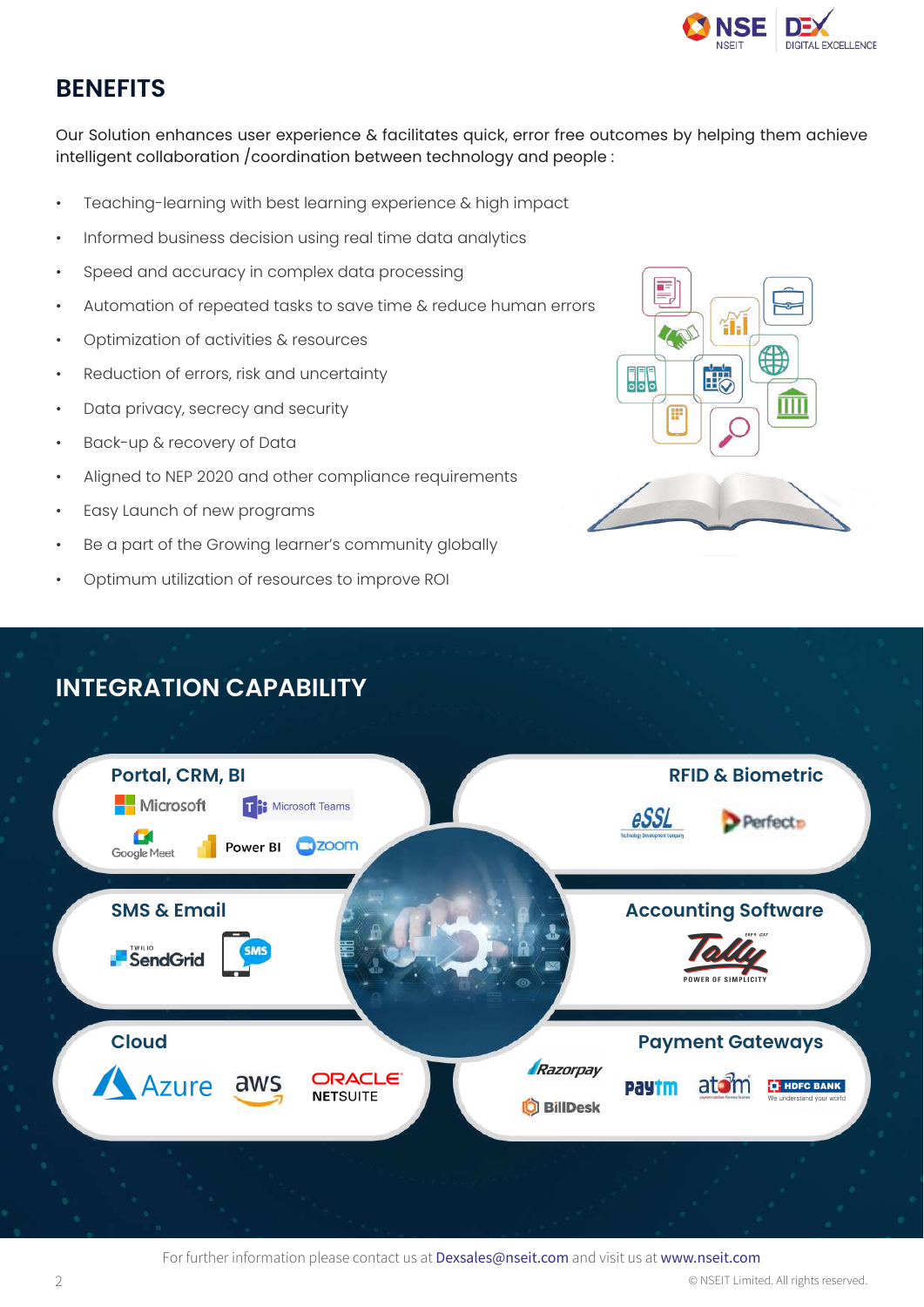

#### **SOLUTION SECURITY FEATURES**



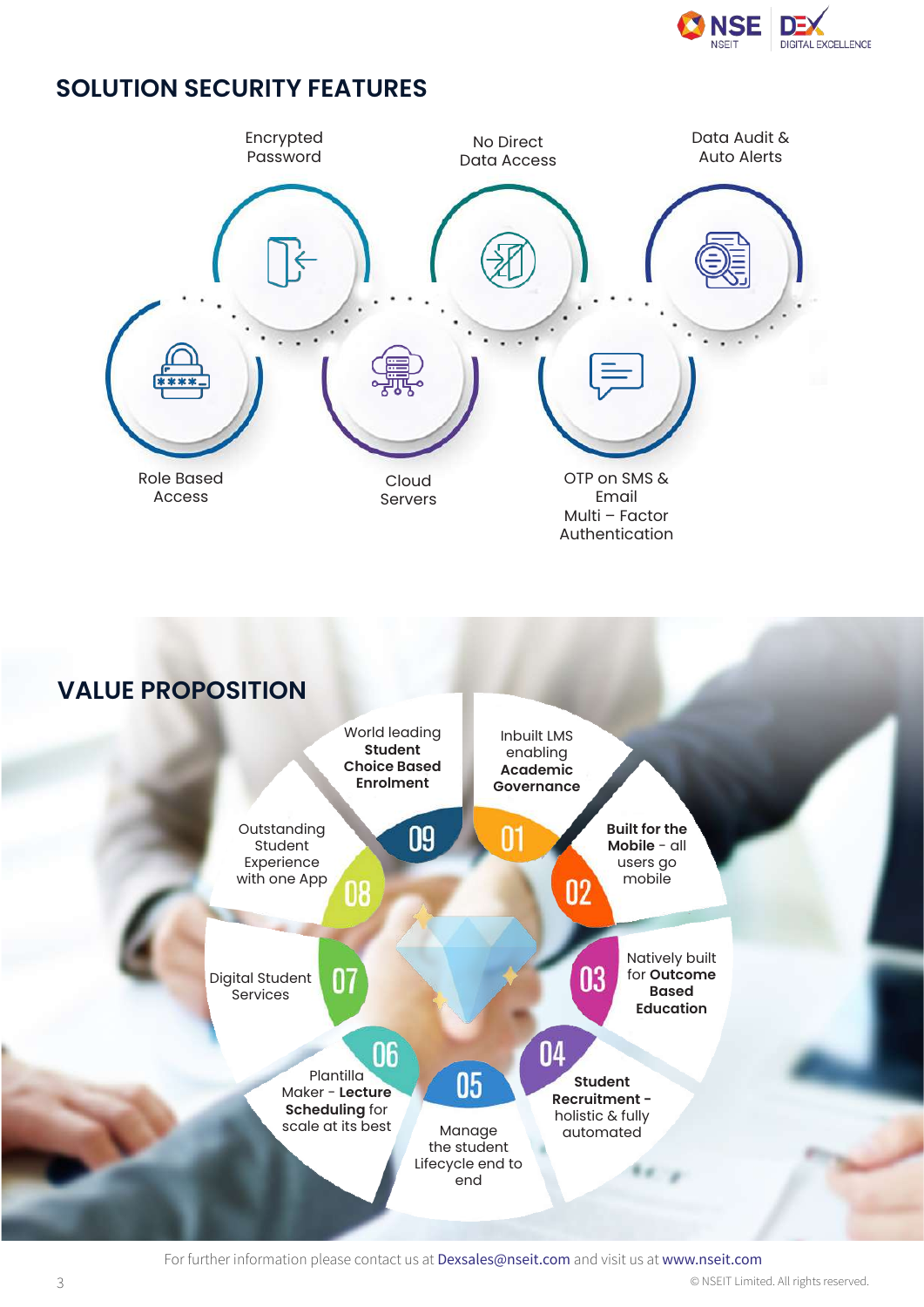



## **THE NSEIT DEX ADVANTAGE**